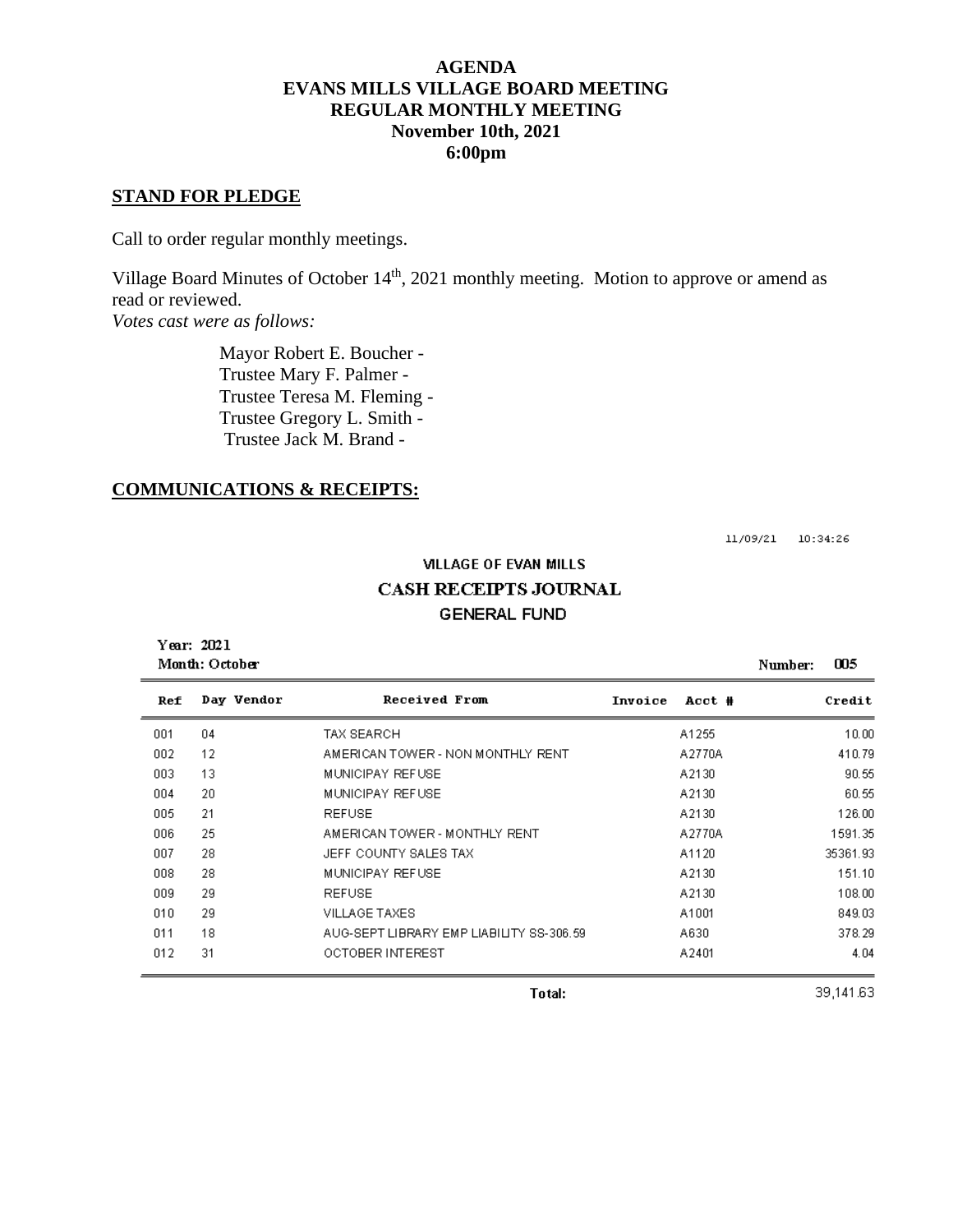# **VILLAGE OF EVAN MILLS CASH RECEIPTS JOURNAL WATER FUND**

|      | Year: 2021<br>Month: October |              |                                            |         |            | Number:    | 005      |
|------|------------------------------|--------------|--------------------------------------------|---------|------------|------------|----------|
| Ref  |                              | Day Vendor   | <b>Received From</b>                       | Invoice | Acct #     |            | Credit   |
| 001  | 05                           |              | USDA SEPTEMBER PAYMENT                     |         | FX201      |            | 29464.25 |
| 002  | 05                           |              | <b>WATER RECIEPTS</b>                      |         | FX2140     |            | 1495.04  |
| 003  | 21                           |              | <b>WATER RECIEPTS</b>                      |         | FX2140     |            | 571.07   |
| 004  | 29                           |              | <b>WATER RECIEPTS</b>                      |         | FX2140     |            | 52.82    |
| 005  | 31                           |              | OCTOBER INTEREST                           |         | FX2401     |            | 0.92     |
| 006  | 05                           |              | WATER DEPOSIT PENALTY                      |         | FX2148     |            | 16.42    |
| 007  | 21                           |              | H2O DEPOSIT PENALTY                        |         | FX2148     |            | 20.55    |
| 008  | 29                           |              | WATER DEPOSIT PENALTY                      |         | FX2148     |            | 5.29     |
|      |                              |              |                                            | Total:  |            | 31,626.36  |          |
|      |                              |              | <b>CASH RECEIPTS JOURNAL</b>               |         |            |            |          |
|      |                              |              | <b>H20 DEBT</b>                            |         |            |            |          |
| 0027 | 10/05 FX200                  |              | USDA PAYMENT                               |         | 29, 464.25 |            |          |
| 0028 | 10/05                        | FX201        | USDA PAYMENT                               |         |            | 29, 464.25 |          |
| 0029 | 10/29 FX201                  |              | OCTOBER DEPOSITS                           |         | 1,010.65   |            |          |
| 0030 | 10/29                        | FX2140A      | OCTOBER DEPOSITS                           |         |            | 1,010.65   |          |
| 0031 | 10/31 FX201                  |              | OCTOBER INTEREST                           |         | 0.33       |            |          |
| 0032 |                              | 10/31 FX2401 | OCTOBER INTEREST                           |         |            | 0.33       |          |
|      |                              |              |                                            |         |            | \$1,010.98 |          |
|      |                              |              | $1.811$ $2.05$ $2.5$ $7.223$ $1.811$ $1.0$ |         |            |            |          |

#### **VILLAGE OF EVAN MILLS** CASH RECEIPTS JOURNAL SEWER FUND

|     | Year: 2021<br>Month: October |                       |                   |          |  |
|-----|------------------------------|-----------------------|-------------------|----------|--|
| Ref | Day Vendor                   | Received From         | Invoice<br>Acct # | Credit   |  |
| 001 | 06                           | <b>SEWER RECEIPTS</b> | G2120             | 2092.50  |  |
| 002 | 21                           | SEWER RECEIPTS        | G2120             | 956.25   |  |
| 003 | 29                           | SEWER RECEIPTS        | G2120             | 75.00    |  |
| 004 | 31                           | OCTOBER INTEREST      | G2401             | 1.14     |  |
| 005 | 05                           | SEWER DEPOSIT PENALTY | G2128             | 13.13    |  |
| 006 | 21                           | SEWER DEPOSIT PENALTY | G2128             | 30.00    |  |
| 007 | 29                           | SEWER DEPOSIT PENALTY | G2128             | 7.50     |  |
|     |                              |                       | Total:            | 3.175.52 |  |

## **VILLAGE TOTAL: \$ 45,490.24**

# **LIBRARY TOTAL: \$ 64.85**

## **BUSINESS - AUDITED VOUCHERS:**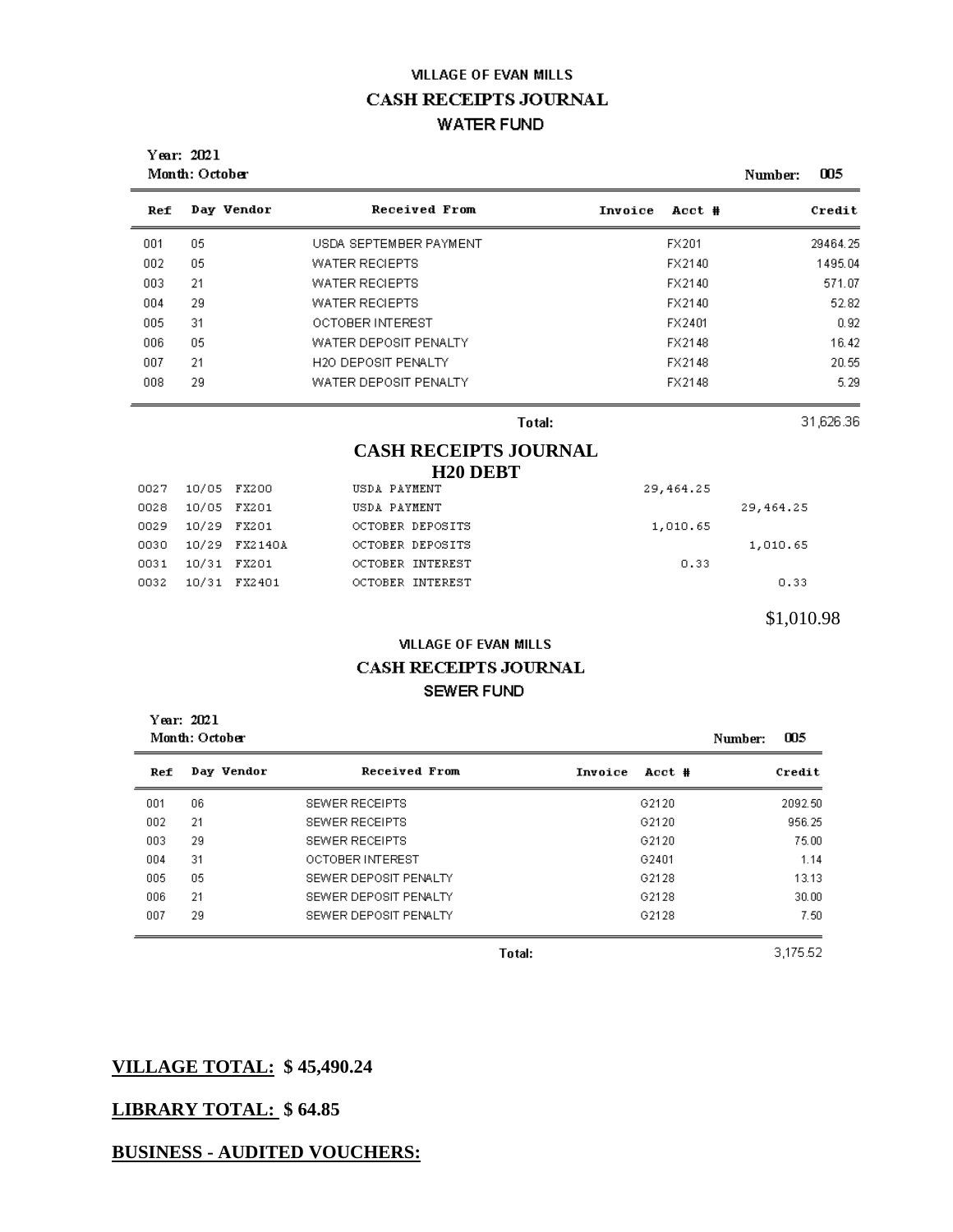**GENERAL FUND:** A motion to pay bills on audited s Abstract #6, claims #106-120, totaling \$52,203.58.

*Votes cast were as follows:*

Mayor Robert E. Boucher - Trustee Mary F. Palmer - Trustee Teresa M. Fleming - Trustee Gregory L. Smith – Trustee Jack M. Brand –

**WATER FUND:** A motion to pay bills on audited Abstract #6, claims #45-51, totaling \$3,888.24.

*Votes cast were as follows:*

 Mayor Robert E. Boucher - Trustee Mary F. Palmer - Trustee Teresa M. Fleming - Trustee Gregory L. Smith – Trustee Jack M. Brand –

**SEWER FUND:** A motion to pay bills on audited Abstract #6, claims #36-40, totaling \$2,002.53.

*Votes cast were as follows:*

Mayor Robert E. Boucher - Trustee Mary F. Palmer - Trustee Teresa M. Fleming - Trustee Gregory L. Smith – Trustee Jack M. Brand –

*\*LIBRARY FUND: Village will submit bills on behalf of the Village Library on audited* Abstract #6*, totaling \$1,055.99. No votes to be cast.*

#### **CODE ENFORCMENT UPDATE:**

#### **POLICE UPDATE:**

#### **UPDATE FROM DPW SUPERINTENDENT:**  $N/A$

#### **RESIDENTS:**

# **CLEANING SERVICES**

Request for quotes have gone out to Servpro & Northern New York Commercial Cleaning Services.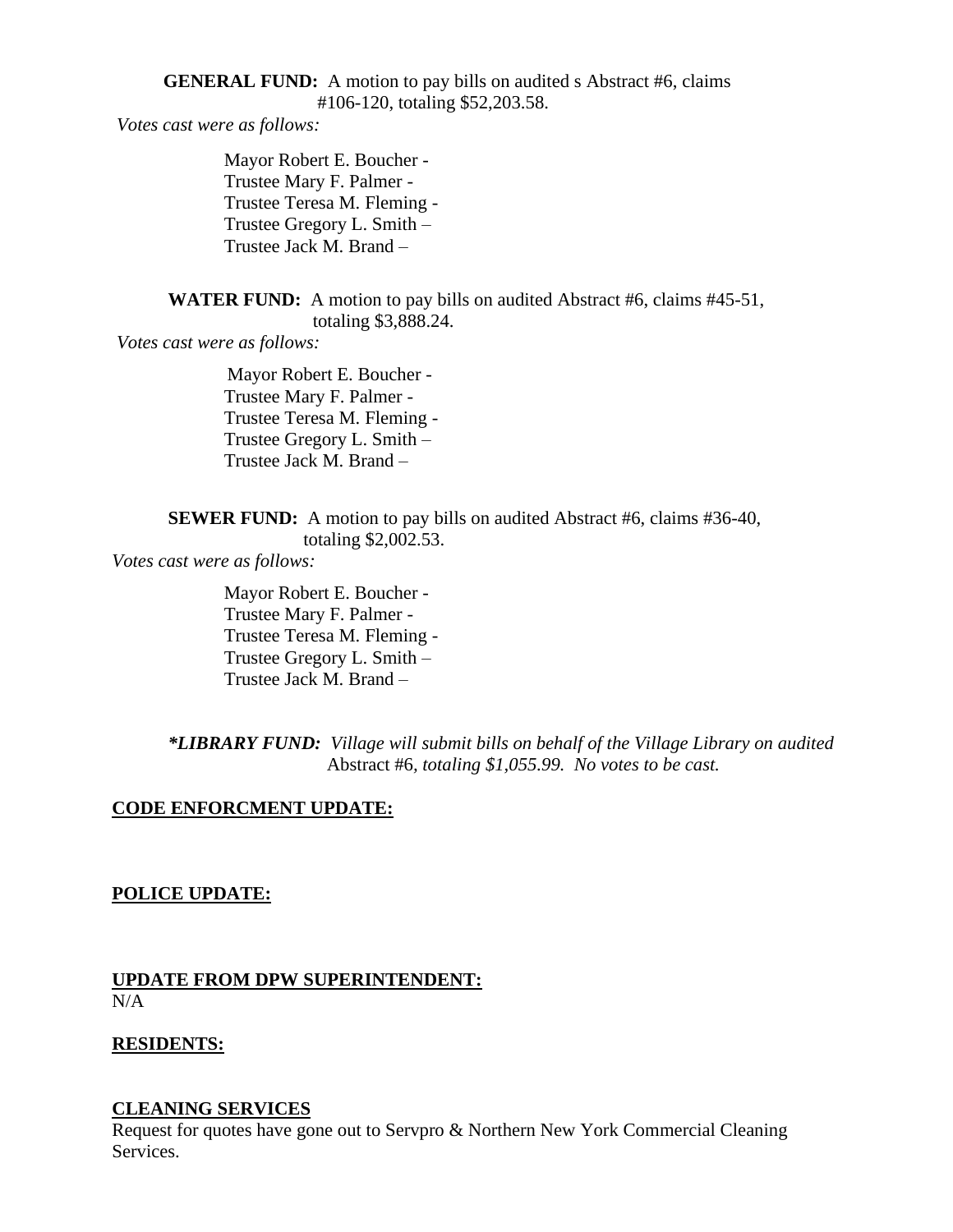### **LIGHTS ON RAMP**

The lights are controlled by the electrical panel only (fuse box).

#### **CHICKEN'S**

Discuss a law to regulate chickens in the Village limits.

#### **LEAVES/BRUSH PICK UP**

The Village picks up bagged leaves on garbage pick-up days. The Town picks up brush that is at the side of the road (no known set day).

#### **LIBRARY WINDOW QUOTE**

Cook's Plumbing Heating & Hardware has provided a quote for 3 windows totaling \$1,200.00. A motion to approve the purchase of 3 windows. *Votes cast were as follows:*

> Mayor Robert E. Boucher - Trustee Mary F. Palmer - Trustee Teresa M. Fleming - Trustee Gregory L. Smith - Trustee Jack M. Brand –

#### **PURCHASE EQUIPMENT**

A motion to purchase a crack sealer for the cost of \$1,500. *Votes cast were as follows:*

> Mayor Robert E. Boucher - Trustee Mary F. Palmer - Trustee Teresa M. Fleming - Trustee Gregory L. Smith - Trustee Jack M. Brand –

#### **SUMMER RECREATION CONTRACT**

Motion to work with the lawyers on creating a new summer recreation contract. *Votes cast were as follows:*

> Mayor Robert E. Boucher - Trustee Mary F. Palmer - Trustee Teresa M. Fleming - Trustee Gregory L. Smith - Trustee Jack M. Brand –

#### **RECREATION BUILDING QUOTE**

We are in receipt of a quote from North Country Storage Barns for a 14X44ft. Barn  $(14,530.00)$ . The total cost including 3 - 8ft workbench  $(300)$ , 1 – 14ft workbench  $(160.00)$ , and 2 – 4x14ft lofts (\$320.00). Totaling **\$15,310.00.**

A motion to approve or deny the purchase of a 14x44ft Barn from North Country Storage Barns. *Votes cast were as follows:*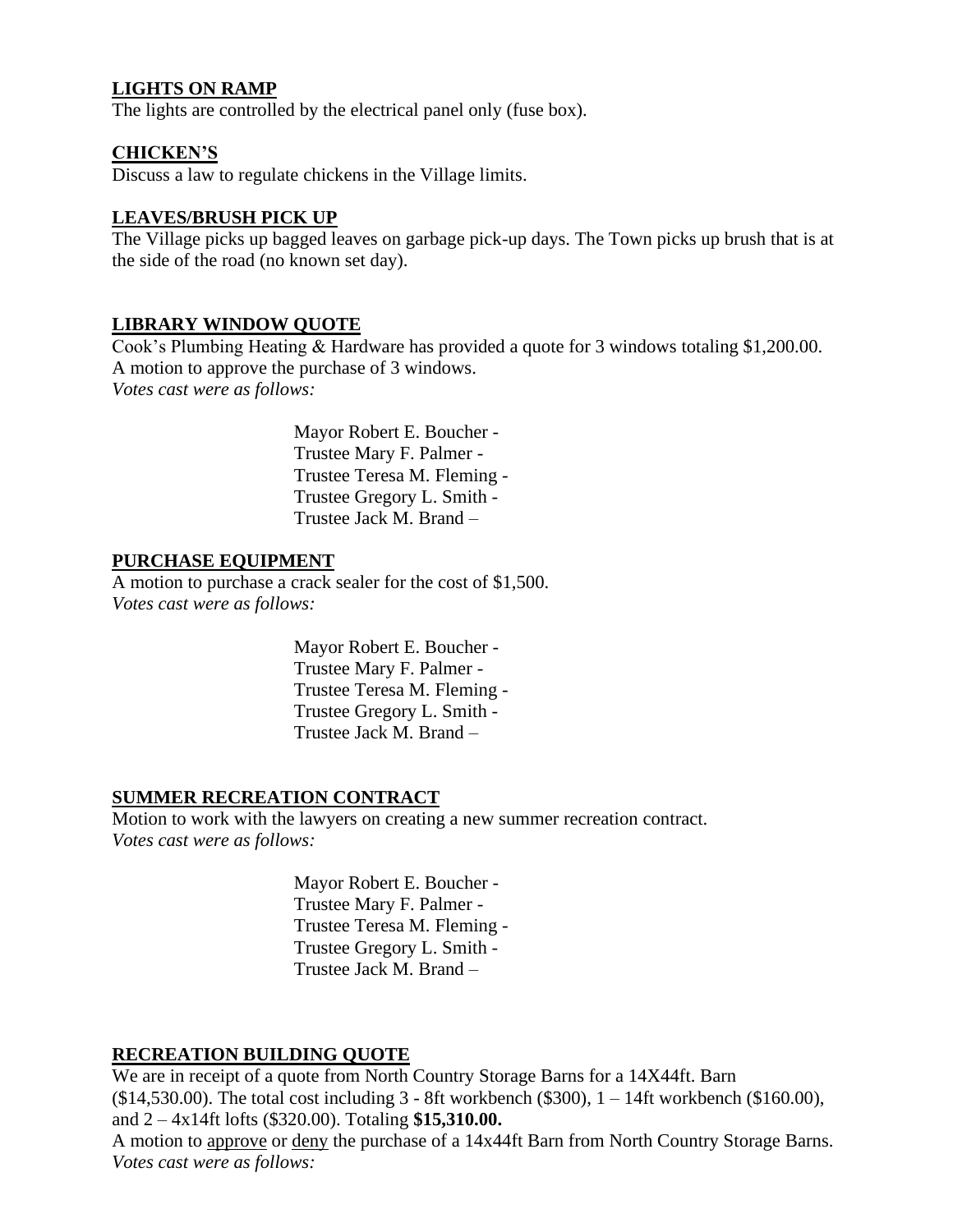Mayor Robert E. Boucher - Trustee Mary F. Palmer - Trustee Teresa M. Fleming - Trustee Gregory L. Smith - Trustee Jack M. Brand –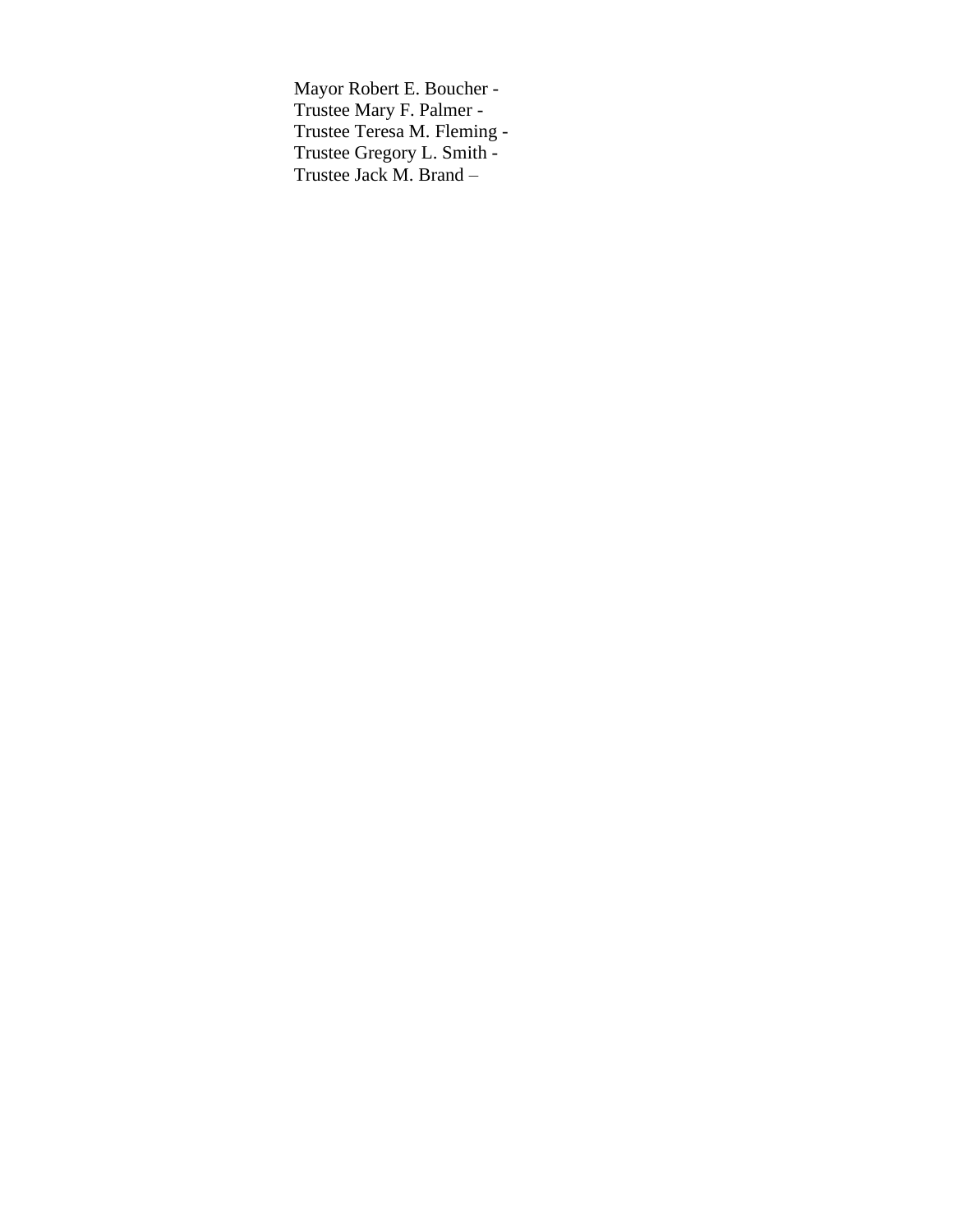

**Continued on Next Page** 

Page 1 of 2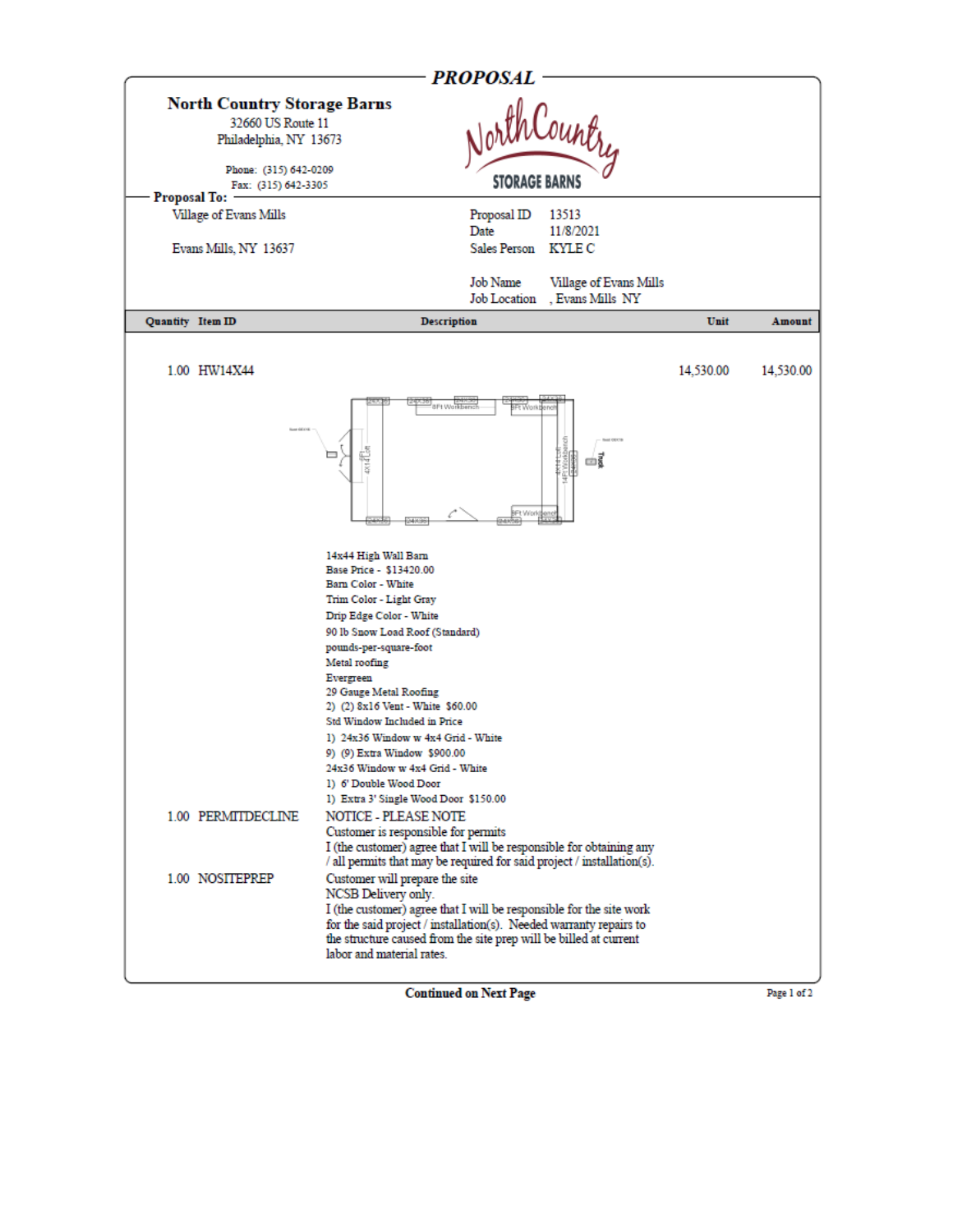| <b>PROPOSAL</b>                                                                                                                                                                                                                                                                                                                                                                                                                        |                                  |                      |                                                                                          |               |   |                    |  |  |
|----------------------------------------------------------------------------------------------------------------------------------------------------------------------------------------------------------------------------------------------------------------------------------------------------------------------------------------------------------------------------------------------------------------------------------------|----------------------------------|----------------------|------------------------------------------------------------------------------------------|---------------|---|--------------------|--|--|
| <b>North Country Storage Barns</b><br>32660 US Route 11<br>Philadelphia, NY 13673                                                                                                                                                                                                                                                                                                                                                      |                                  |                      | orth Country                                                                             |               |   |                    |  |  |
| Phone: (315) 642-0209<br>Fax: (315) 642-3305                                                                                                                                                                                                                                                                                                                                                                                           |                                  | <b>STORAGE BARNS</b> |                                                                                          |               |   |                    |  |  |
| <b>Proposal To:</b><br>Village of Evans Mills                                                                                                                                                                                                                                                                                                                                                                                          |                                  | Proposal ID<br>Date  | 13513<br>11/8/2021                                                                       |               |   |                    |  |  |
| Evans Mills, NY 13637                                                                                                                                                                                                                                                                                                                                                                                                                  |                                  | Sales Person KYLE C  |                                                                                          |               |   |                    |  |  |
|                                                                                                                                                                                                                                                                                                                                                                                                                                        |                                  | Job Name             | Village of Evans Mills<br>Job Location , Evans Mills NY                                  |               |   |                    |  |  |
| Quantity Item ID                                                                                                                                                                                                                                                                                                                                                                                                                       |                                  | Description          |                                                                                          | Unit          |   | Amount             |  |  |
| 3.00 OSFT WORKBENCH                                                                                                                                                                                                                                                                                                                                                                                                                    | 8Ft Workbench<br>Approx 2' deep  |                      |                                                                                          | 100.00        |   | 300.00             |  |  |
| 1.00 14FT WORKBENCH                                                                                                                                                                                                                                                                                                                                                                                                                    | 14Ft Workbench<br>Approx 2' deep |                      |                                                                                          | 160.00        |   | 160.00             |  |  |
| 2.00 04X14 LOFT                                                                                                                                                                                                                                                                                                                                                                                                                        | $4x14$ Loft                      |                      |                                                                                          | 160.00<br>Tax |   | 320.00<br>1,224.80 |  |  |
|                                                                                                                                                                                                                                                                                                                                                                                                                                        |                                  |                      |                                                                                          |               |   |                    |  |  |
| NOTE:<br>All framing lumber is graded and stamped #2 or better, which is better than the standard lumber used for studs in<br>homes.<br>All pressure treated runners are In Ground Contact copper pressure treated. MCA-C .15 In Ground Contact rating.                                                                                                                                                                                |                                  |                      |                                                                                          |               |   |                    |  |  |
| We Propose hereby to furnish material and labor -- complete in accordance with above specifications, for the sum of:                                                                                                                                                                                                                                                                                                                   |                                  |                      |                                                                                          |               |   |                    |  |  |
| sixteen thousand five hundred thirty-four and 80 / 100<br>16,534.80<br>dollars<br>Payment to be made as follows: Net 10 days                                                                                                                                                                                                                                                                                                           |                                  |                      |                                                                                          |               |   |                    |  |  |
| All material is guaranteed to be as specified. All work to be completed in a<br>workmanlike manner according to standard practices. Any alteration or deviation<br>from above specifications involving extra costs will be executed only upon written<br>orders, and will become an extra charge over and above the estimate. All agreements<br>contingent upon strikes, accidents, or delays beyond our control. Owner to carry fire, |                                  |                      | Authorized<br>Signature<br>Note: This proposal may<br>be withdrawn by us if not accepted |               | 0 | days               |  |  |
|                                                                                                                                                                                                                                                                                                                                                                                                                                        |                                  |                      |                                                                                          |               |   |                    |  |  |
| Acceptance of Proposal -- The above prices, specifications, and conditions<br>are satisfactory and are hereby accepted. You are authorized to do the work as<br>specified. Payment will be made as outlined above.                                                                                                                                                                                                                     |                                  |                      | Signature                                                                                |               |   |                    |  |  |
| Date of Acceptance:<br>Created by Eagle Business Management Systems                                                                                                                                                                                                                                                                                                                                                                    |                                  |                      | Signature                                                                                |               |   | Page 2 of 2        |  |  |

### **NYSLRS ANNUAL INVOICE:**

We have received the annual invoice from NYSLRS. The invoice total came to \$16,968.00. If paid by December 15<sup>th</sup> the total due is \$16,829.00. The village budgeted \$17,000.00 for A9010.8. A motion to pay the invoice at the discounted rate. *Votes cast were as follows:*